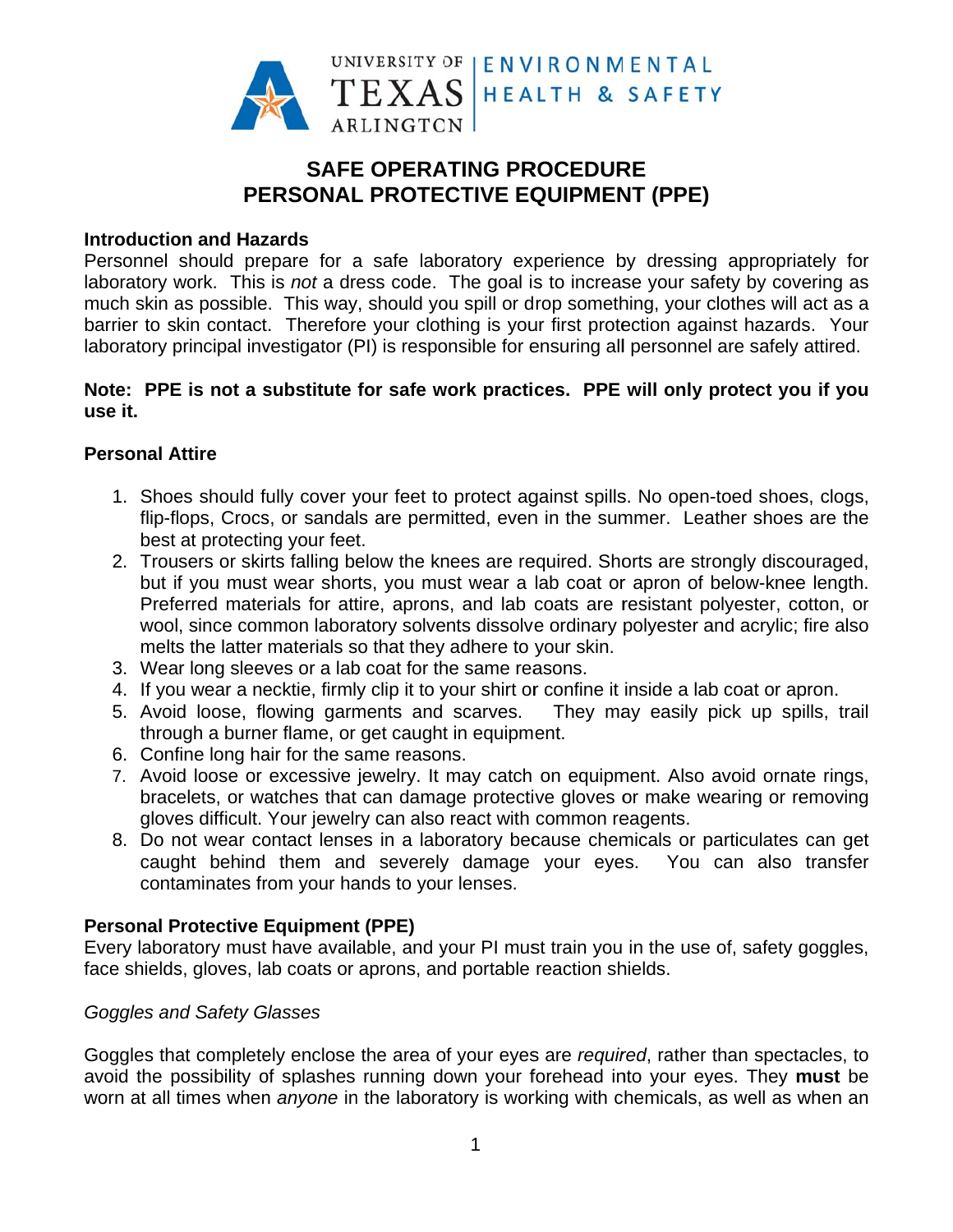

UNIVERSITY OF | ENVIRONMENTAL **HEALTH & SAFETY** 

experiment is running unattended in the laboratory. You can choose specific types of goggles, except that chosen goggles must conform to the American National Standards Institute (ANSI) Z87.1 standard for splash and impact resistance. You may also wear impact-resistant safety glasses. Figure 1 below shows one type of goggles.

*Ordinary prescription eyeglasses will not protect you in the laboratory! However, you can* purchase prescription safety glasses with side shields meeting the ANSI Z87.1 standard from most opticians, such as Lens Crafters or Target. Also, the University has arranged with a vendor to supply prescription safety glasses to personnel at a reduced cost. Contact EH&S, 817-272-2185, for further information.



**Figure 1. An ex xample of safety y goggles.**

Several spare pairs of goggles should be available for visitors, who are *required* to wear eye protection while in the laboratory.

### *F Face Shield ds*

For work that poses a greater than ordinary danger of splashing, such as handling liquefied gases (cryogenic fluids) or violent reaction, you must wear a hard face shield that protects your entire face as well as your eyes. Wear the face shield over your goggles or safety glasses. Each laboratory must have at least one face shield available at all times. Laboratory personnel and PIs are responsible for determining when this protection is needed. Figure 2 below shows a typical face shield.

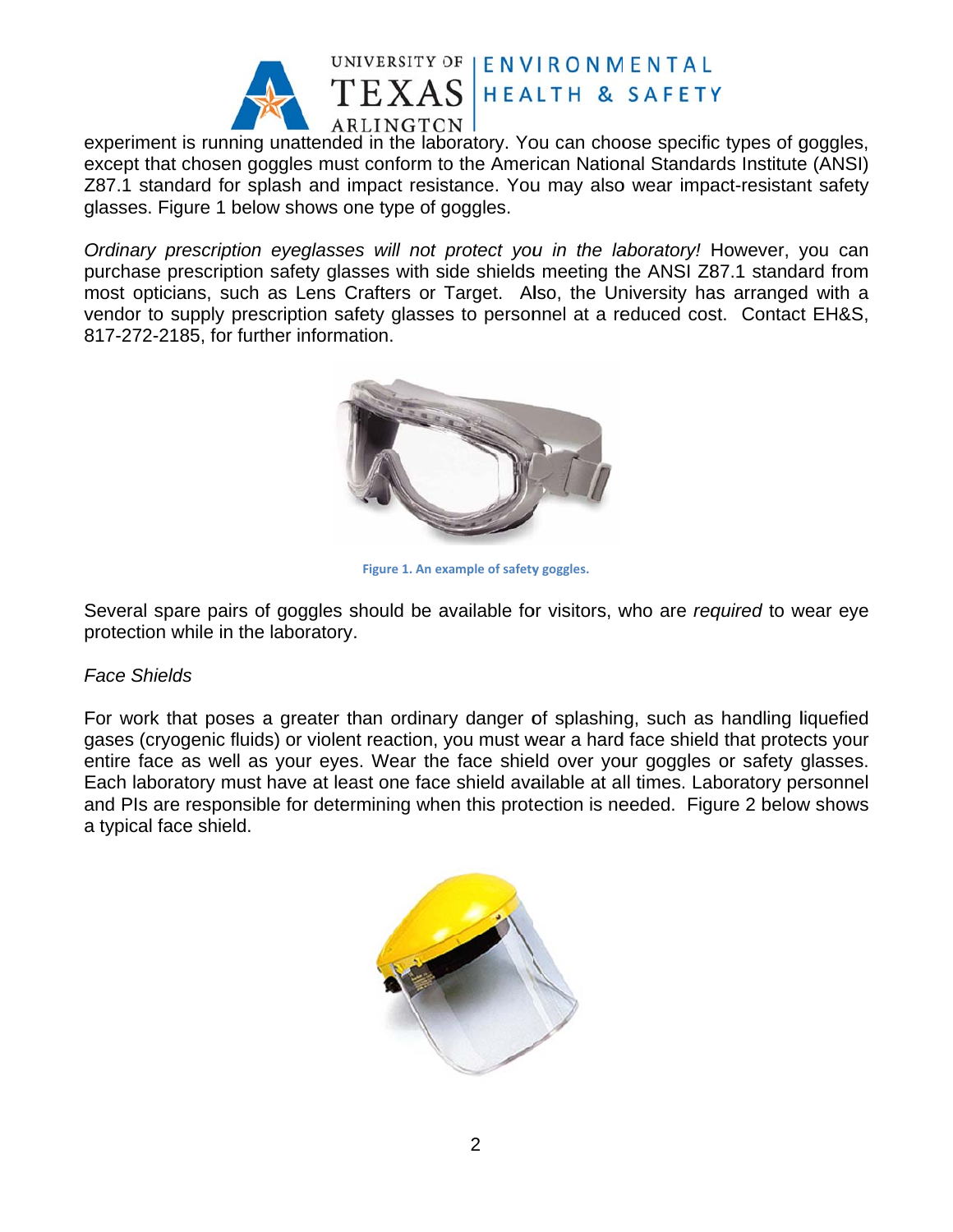

### Gloves

After your face and eyes, your hands are the most vulnerable parts of your body. Their protection should be routine. You may use disposable gloves for ordinary laboratory operations. Sturdier, less permeable gloves should be selected when working with strong acids or bases or other particularly hazardous materials. Nitrile gloves are preferred.

If you regularly work with sharps, you should wear leather gloves to protect your hands from cuts, abrasions, and scrapes.

Wear insulated gloves (cryoscopic gloves) when handling liquefied gases (cryogenic fluids) or Dry Ice. A laboratory that uses these materials extensively should purchase a pair for personnel.

You should note that disposable gloves are protection from *incidental* contact with reagents. Gloves do not protect your hands from immersion in a reagent. You should be able to remove gloves quickly in case of an emergency.

In addition to disposable gloves, each laboratory should have available at least one pair of natural rubber gloves and one pair of heavy, impermeable gloves such as Viton. Consult your MSDS or your glove safety chart (http://www.allsafetyproducts.biz/site/323655/page/74172) to select the appropriate pair for the materials with which you are working.

Some common-sense rules for wearing disposable gloves are:

- Select gloves which are resistant to the chemicals to which you may be exposed. Consult the relevant Material Safety Data Sheet (MSDS) which may recommend a particular glove material.
- Select gloves of the correct size and fitting. Gloves that are too small are uncomfortable and may tear, whereas overlarge gloves may interfere with dexterity. In some cases, such as use of HF, it may be advisable to select gloves that can be removed very rapidly in an emergency.
- Before use, check gloves (even new ones) for physical damage such as tears or pin holes and for previous chemical damage. This is especially important when dealing with dangerous materials such as HF.
- Double-glove when working with corrosives or dangerous reagents. This way, if the top pair becomes damaged or contaminated, the second pair will still protect you.
- When working, you may wash the external surface of the gloves frequently with water if necessary.
- Some gloves, especially lightweight disposables, may be flammable. Keep your hands well away from flames or other high-temperature heat sources.
- When removing gloves, do so in a way that avoids the contaminated exterior contacting your skin.
- Wash your hands after removing gloves.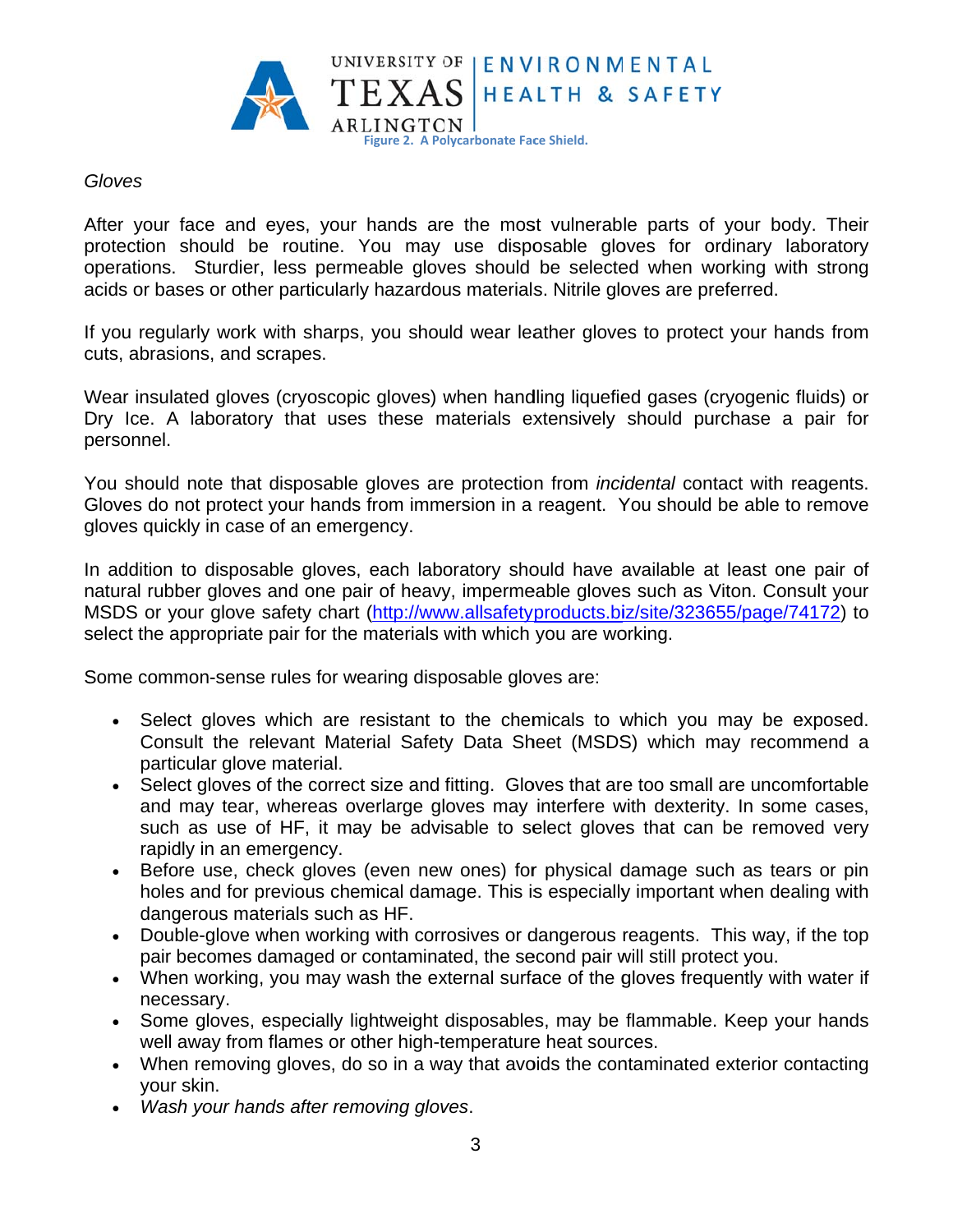

- ARLINGTON Dispose of contaminated gloves properly.
- Do not attempt to reuse disposable gloves.
- Never wear gloves outside of the laboratory or to handle telephones, computer keyboards, etc. You may easily transfer contaminants on your gloves to doorknobs and other common objects. Remove and discard disposable gloves when leaving the lab and select a fresh pair upon returning to the lab.

UNIVERSITY OF IENVIRONMENTAL

**HEALTH & SAFETY** 

Note that you should wash gloves that are not disposable before you remove them. These gloves also should be left in the laboratory.

### **Lab Coats and Aprons**

Wear lab coats or aprons to absorb or deflect spills and prevent corrosive or toxic substances from reaching your skin. Coat vs. apron is largely a matter of personal preference; however, if you wear short sleeves you must wear a coat to protect your arms. Lab coats and aprons must be available to every individual working in a laboratory. A coat's material is important. Tyvek, a spun, bonded polyester, is the best (most impermeable) material for these garments. On the other hand, if you regularly work with flames or pyrophoric reagents, you must wear a nonflammable lab coat such as Nomex.

Because coats and aprons are uncomfortable in hot weather, lab personnel often avoid using them. Although the best policy is to wear such protection at all times, wearing coats or aprons may be limited to particularly hazardous operations such as use of corrosives, waste disposal, or accident cleanup.

#### **Portable Reaction Shields**

Reaction shields are curved sheets of polycarbonate resin with lead bases of such a size that you may set them up in front of a reaction to deflect violent splashes or glass fragments. You must use them whenever you use a potentially explosive reaction (such as one involving peroxides) or one involving especially corrosive materials (such as fluorosulfonic acid.) You can put a portable shield in front of a fume hood. Figure 3 below shows two examples of portable shields.



Figure 3. Two Examples of Portable Reaction Shields.